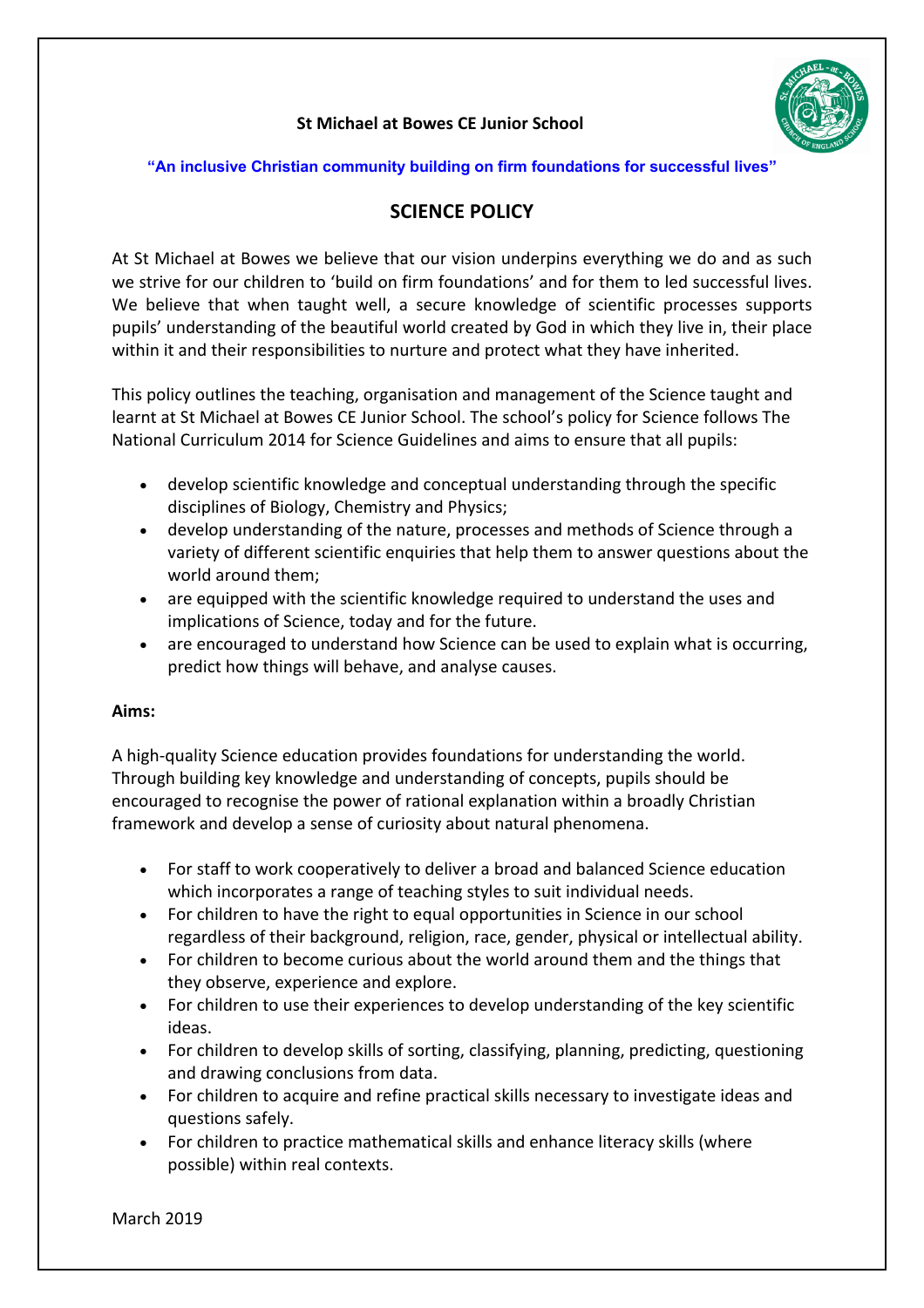- For children to develop language skills through talking about their work and presenting their findings.
- For children to use progressively technical scientific and mathematical vocabulary and draw diagrams and charts to communicate scientific ideas.
- For children to use a range of media including ICT to extract scientific information.
- For children to work cooperatively with others, listening to their ideas and treating these with respect.
- For children to develop respect for the environment and living things, including themselves and each other.
- For children to develop responsibility for their own health and safety and that of others when undertaking scientific activities.

## **Teaching Science**

To provide adequate time for developing scientific knowledge, skills and understanding, each teacher provides weekly Science lessons. These may vary in length but will usually last for up to two hours. Where appropriate, topics are taught in structured 'blocks' and form the basis for extended writing in English.

There are a variety of ways in which the teaching may be effective and our school aims to encourage learning through investigation, with an emphasis on first-hand experience. The school uses Snap Science (Collins Connect) to structure the teaching of science but teachers are free to use their flair, enthusiasm and professional judgement to adapt or create their own lessons. Science lessons have no imposed formal structure but should typically contain some of the following elements:

The Big Question: A question about the world or a current/previously taught scientific topic to encourage deeper thought and connections.

Discussion: what they already know from experience, what they have learnt so far, what they will be finding out next. Where necessary, mind mapping and chocolate bars are appropriate methods for recording these discussions if desired.

Teaching: directly to the whole class or through group or individual work.

Practical tasks or investigative work: working within groups or individually, practicing scientific skills, finding out answers, being encouraged to think scientifically. Where groups are required, the teacher should consider which type of grouping will best suit the needs of the children.

Recording: writing about what they have found out, drawing charts and tables and diagrams, sometimes using computers and other media to record what they have done or found out.

Communicating: sharing ideas, predictions, knowledge, and what they have found out with each other, the teacher, other classes and adults as appropriate.

March 2019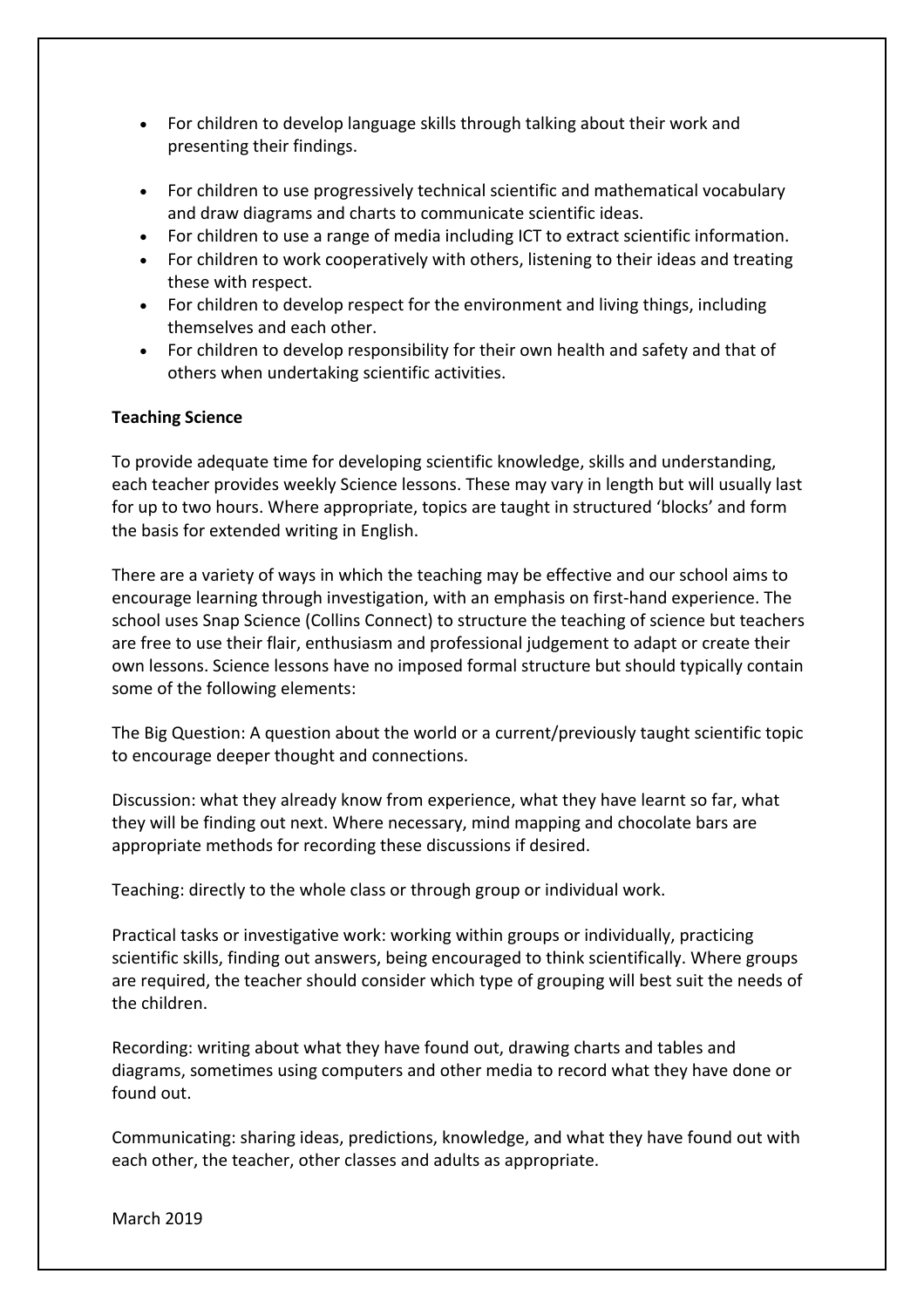## **Out of class and Home learning**

The weekly Science lesson provides opportunities for the children to develop scientific skills, knowledge and understanding according to the National Curriculum. However, Science lessons should be a vehicle to motivate children to extend their learning beyond the classroom.

Although no formal regular home learning is given in this subject area, teachers encourage children to find out information and practice scientific skills out of school time. Science activities are regularly included in year group home learning grids.

## **School Overview of Science**

The programmes of study for Science are set out year-by-year for key stage 2. Schools are, however, only required to teach the relevant programme of study by the end of the key stage. Within each key stage, schools therefore have the flexibility to introduce content earlier or later than set out in the programme of study. 'Working scientifically' specifies the understanding of the nature, processes and methods of Science for each year group and should not be taught as a separate strand. This element is embedded throughout the delivery of the Science curriculum.

#### **Planning**

It is the responsibility of the class teacher/ year group teachers to undertake the Science planning for their class, or oversee it where a student may be taking the class.

Long term plans:

-Long term plans are shown on the curriculum map for each year group.

Medium term plans:

-Medium term plans show an overview of what will be covered week by week. The specific National Curriculum objective for each week will suffice and specific details do not have to be included. Opportunities for scientific enquiry and formal summative assessment should be included wherever possible.

Short term plans:

-Short term plans (or weekly plans) should contain more detailed information about what will happen in the lesson. These include: objectives and success criteria (including working scientifically), key questions and scientific vocabulary, resources, differentiated challenges and plenaries. Where there are health and safety issues, these should be clearly shown on the planning and acted upon accordingly.

# **Assessment and record keeping**

It is the responsibility of the class teacher to maintain an overview of each child's progress in Science.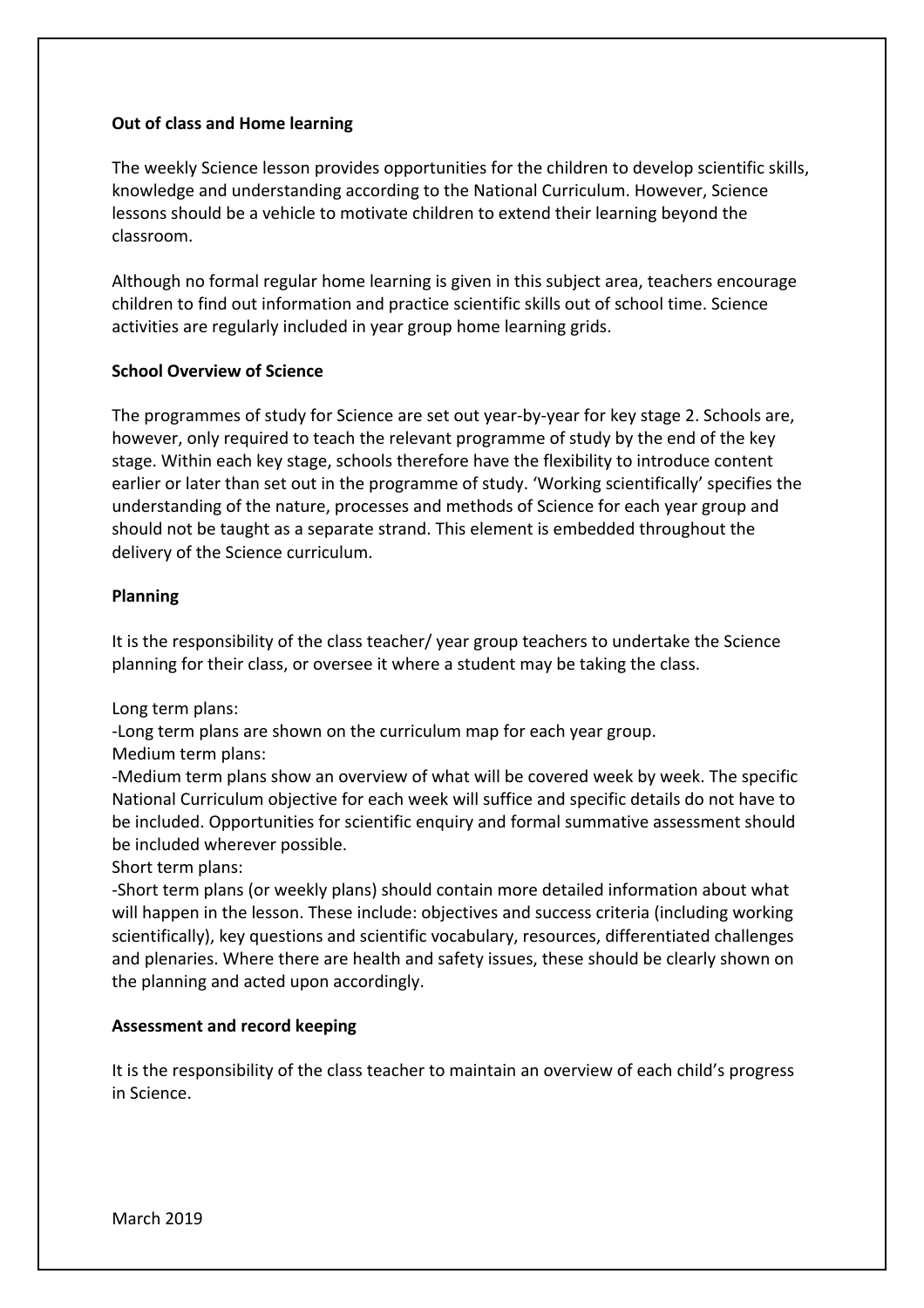## **Formative assessment (informal):**

Informal assessment is done through observations of the children, looking at their work and questioning children to identify what they have understood. Children are encouraged, in line with the school's Fast Feedback policy, to assess their own and each others' work and identify their own targets for improvement.

## **Summative assessment (formal):**

Formal assessment is completed after each unit of Science learning. Teachers use Rising Stars end of unit tests to assess understanding and identify gaps in learning to be addressed through future Big Questions and lesson starters. Teacher assessment, informed by these tests, outcomes of scientific enquiries and looking at books, is recorded using the school's Target Tracker program and used to identify if a child is working towards, at or above agerelated expectations. Individual progress is also reported back to parents on a termly basis either through parents' evenings or a written report.

## **Resources**

The school holds a central bank of teachers' resource books, consumable and frequently used resources. Children are encouraged to choose from a range of equipment and are trained in the safe and considerate use of animals, plants and consumable materials. Expensive and less frequently used items are also kept within the central resource area. The Science lead and team is responsible for maintaining this area and ordering any necessary items that have been identified as a need. All staff members should be responsible for collecting and returning necessary items to the correct place to ensure that resources are easy for all staff to find.

# **Health and Safety**

The safe use of equipment and consideration of others is promoted at all times. The Association for Science Education publication, "Be Safe!", should be used by staff as a point of reference for issues regarding health and safety. A copy of this is held in the Science cupboard and teachers are encouraged to use this as an aid. The school's "Health and Safety Policy" should be consulted for details regarding scissors, craft tools, electrical equipment, wet areas, heavy equipment and use of other tools. When planning activities, safety issues should be identified in detail in the weekly plans and acted upon accordingly. Children should be made aware of safety issues and, where appropriate, the reasons behind them. Activities which take place away from the school's premises (for example, a seashore outing) will require a risk assessment form to be filled in.

#### **Management of Science**

Role of Science lead and team:

- To be enthusiastic about Science and demonstrate good practice.
- To work alongside colleagues in planning where needed (progress and activities).